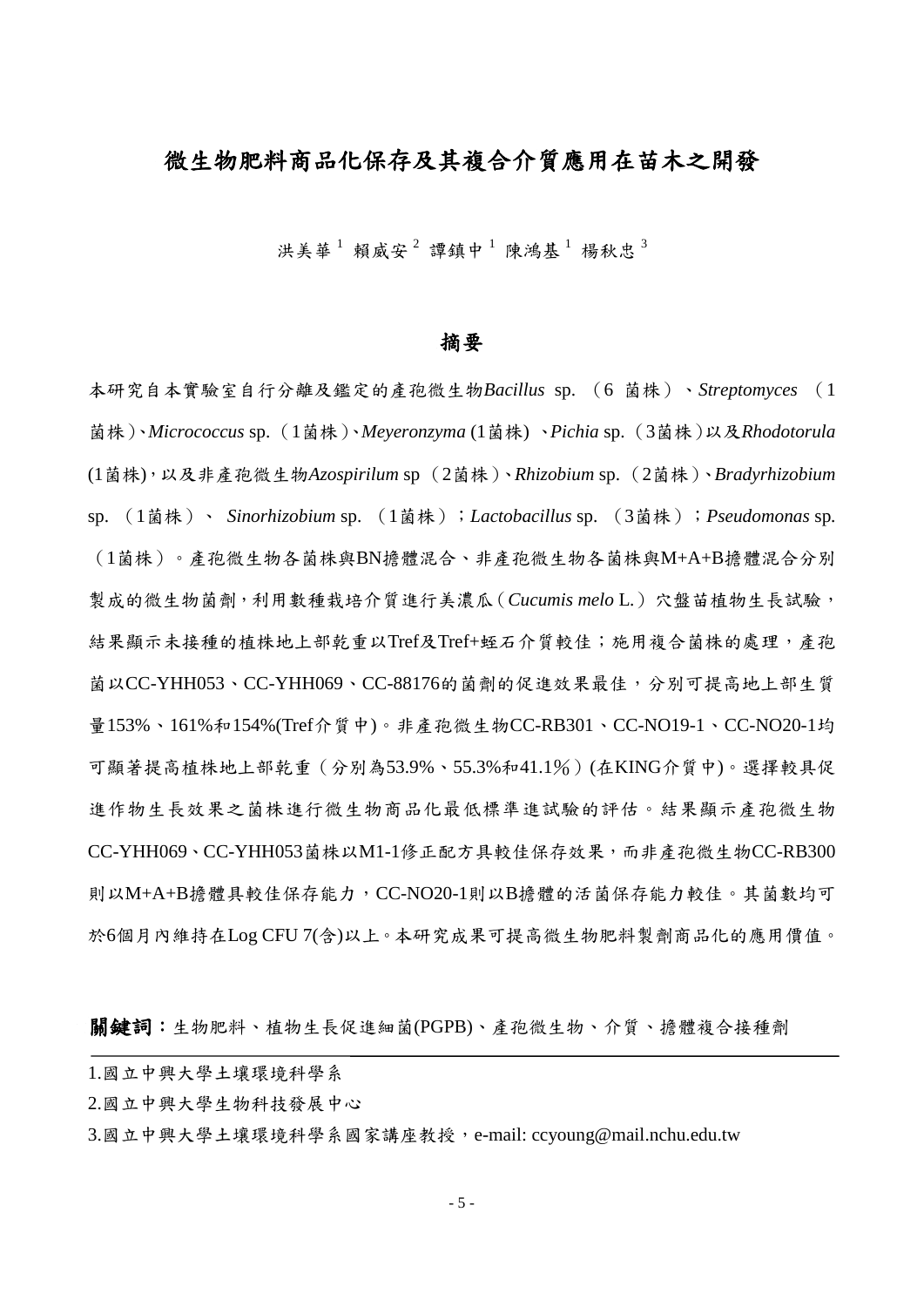「生物肥料」(biofertilizer)或稱為「微生物肥料」,根據中華民國政府於2013年4月3日制 定的「肥料管理法」的「肥料種類品目及規格」中,對於「生物肥料」的定義為:「指其成分 含具有活性微生物或休眠孢子,如細菌、放線菌、真菌、藻類及其代謝產物之特定製劑,應 用於作物生產具有提供植物養分或促進養分冺用等功效之物品。」(行政院農委會農糧署, 2013);而楊秓忠(2014)的定義為:「係指人工培養之土壤微生物,冺用活體微生物在土壤 中以提供作物營養分、增進土壤營養狀況或改良土壤之物理、化學和生物性質,藉以增加作 物產量及品質者。」 微生物肥料的種類商品主要是液劑及固劑二大類,液體微生物肥料的保 存性差,易受污染及膨罐問題,但液態商品成本較低。固態微生物肥料主要是由液態生產後 乾燥或固體醱酵而成,成本較高,但易運送保存。無論格蘭氏陰性或陽性的植物生長促進細 菌(PGPB)的接種方法,需要將接種劑運送至土壤中並使菌體與土壤橫切面得以混合的「擔 體」(carrier)(Martínez-Viveros *et al.*, 2010;Lin *et al*., 2015)。本研究期以探討開發有效且保 存能力高之商品化微生物肥料之產品以及技術。

#### 材料與方法

#### (一) 產孢及不產孢微生物肥料之菌種的分離及鑑定

所有微生物均來自於本實驗室自天然環境所分離以及鑑定之菌株,其菌屬鑑定的方式主要是 利用萃取之 DNA,利用聚合酶鏈反應擴增 16S rRNA 基因,依照 Willems and Collins (1993) 所 述方法進行鑑定(Young *et al*., 2005)。將 16S rRNA 基因核苷酸序列與美國生物資訊中心 (NCBI)基因資料庫 ( GenBank )中的標準菌株(type strain)進行比對 [\(Altschul](http://www.ncbi.nlm.nih.gov/pubmed/9254694?ordinalpos=5&itool=EntrezSystem2.PEntrez.Pubmed.Pubmed_ResultsPanel.Pubmed_DefaultReportPanel.Pubmed_RVDocSum) *et al*., 1997), 其所得的結果即為菌屬鑑定之依據。本研究挑選的產孢微生物種類包括:細菌 *Bacillus* sp. CC-MHH0006、CC-Jabot01、CC-MHCA、CC-MALig3、CC-YHH069 和 CC-YHH053 菌株; 放線菌 *Streptomyces* sp. CC-F2-B、*Micrococcus* sp. CC-CFT082 以及酵母菌 *Merozyma* sp. CC-94009、*Pichia* sp. CC-88176、CC-94006、*Rhodotorula* sp. 88218 等 13 株;非產孢菌株包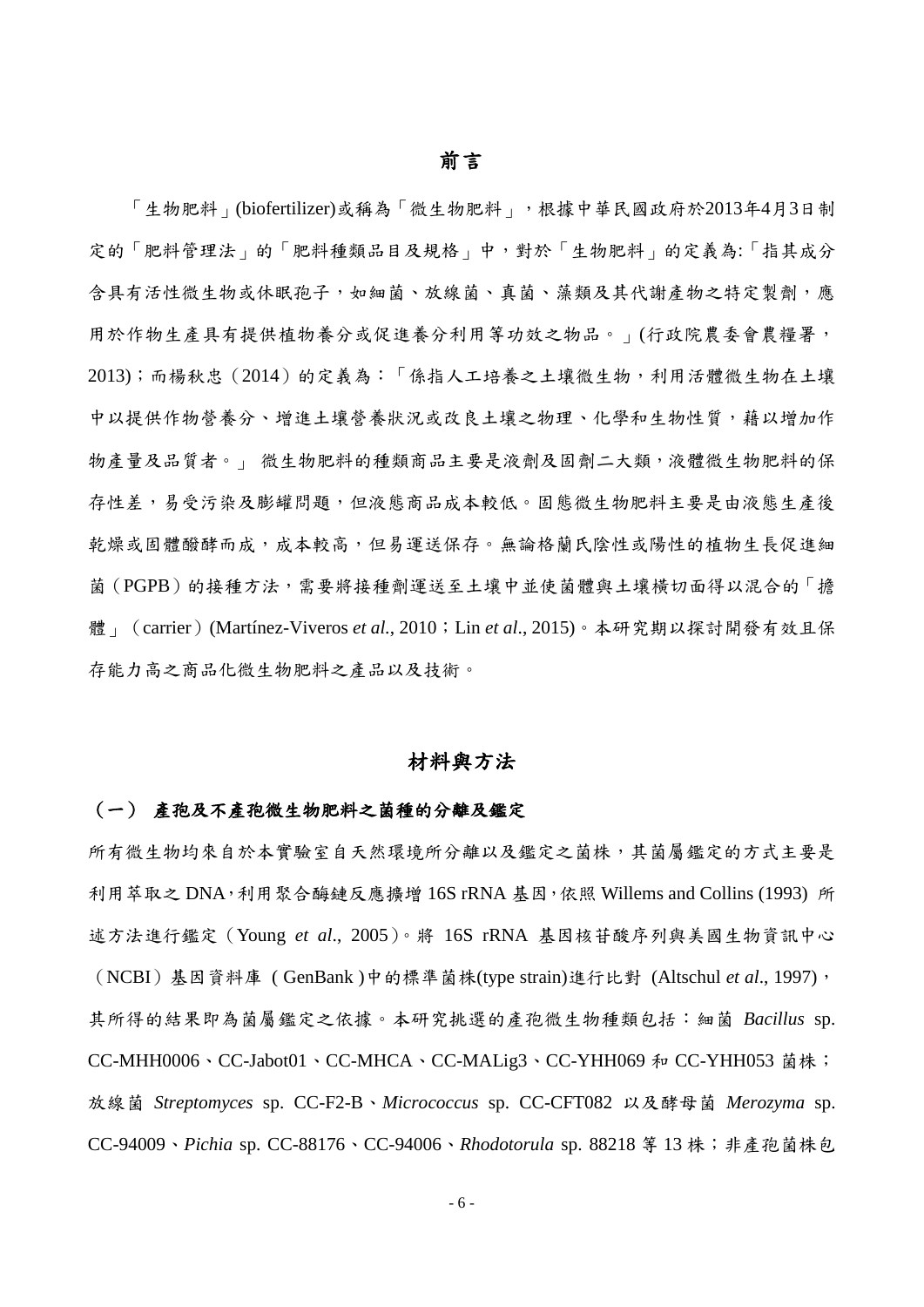括: *Azospirilum* sp CC-CFT025、CC-RW20-51;*Rhizobium* sp. CC-RB 300、CC-RB301、 CC-PN287、*Bradyrhizobium* sp. CC-PN300、 *Sinorhizobium* sp. CC-SB1126;*Lactobacillus* sp. CC-NO19-1、CC-NO20-1 與 CC-CY924;*Pseudomonas* sp*.* CC*-*YMM-1 等 11 株。

#### **(**二**)** 微生物複合擔體的製作:

將微生物菌液與有機質擔體(1:1體積)複合成菌劑,產孢微生物使用與經120℃2天烘乾的碎植 物材料(簡稱BN)當作擔體。非產孢微生物所使用之擔體有:稻殼 (CRH)和稻殼(重量比1:1)(簡 稱FRH+RB)、穀粕(B)、礦粉M+礦粉A+穀粕(重量比1:1:1)(簡稱M+A+B)、礦粉(V)、 礦粉(M)、粕(RB)、礦粉(M)+粕(RB)(重量比1:1)(簡稱M+RB)(Hung *et al*., 2014)。

#### **(**三**)** 苗木生長評估:

將微生物擔體菌劑以盛裝介質的穴盤進行接種美濃瓜(musk melon,學名為*Cucumis melo* L.) 生長試驗。產孢微生物接種選用的栽培介質有Tref(荷藍進口)、滿地王(KING,德國進口) 及BVB#3: 蛭石:珍珠石(2:1:1)(簡稱BVP); 非產孢微生物接種,則選用BVB#3、滿地王  $($  KING) 與Tref+蛭石(T+V)。將種子催芽後,播於裝有介質的20孔穴盤(33×28.1公分,孔5.9 直徑×5.1高度公分)中,每穴一粒。以複合菌劑為處理組,以不接菌劑為控制組。每一種處理 四重複,於網室設施栽培。試驗期間分別為2013年9月-10月(產孢微生物接種)及2014年5月 份 (非產孢微生物接種),其平均氣溫分別為30.8℃及25.8℃,平均相對濕度69%及78%,月 平均日照為205.6小時及75.8小時。播種後一個月後採收,將植株地上部於70℃的烘箱乾燥至 恆重,精稱其乾重(Huang *et al*., 2013)。

#### **(**四**)** 開發微生物肥料菌株的優化培養:

將促進美濃瓜效果較顯著的微生物肥料進行優化培養試驗。產孢微生物*Bacillus* sp. CC-YHH059、CC-YHH053菌株於不同NB (Himedia)、TSB(BD)+Mn,30℃ 5-7天,55℃與4 ℃各24小時。修改的配方medium 1-1 +1 % KCl(pH8),培養5天。修改Medium 1-1 (pH 4.7、pH

- 7 -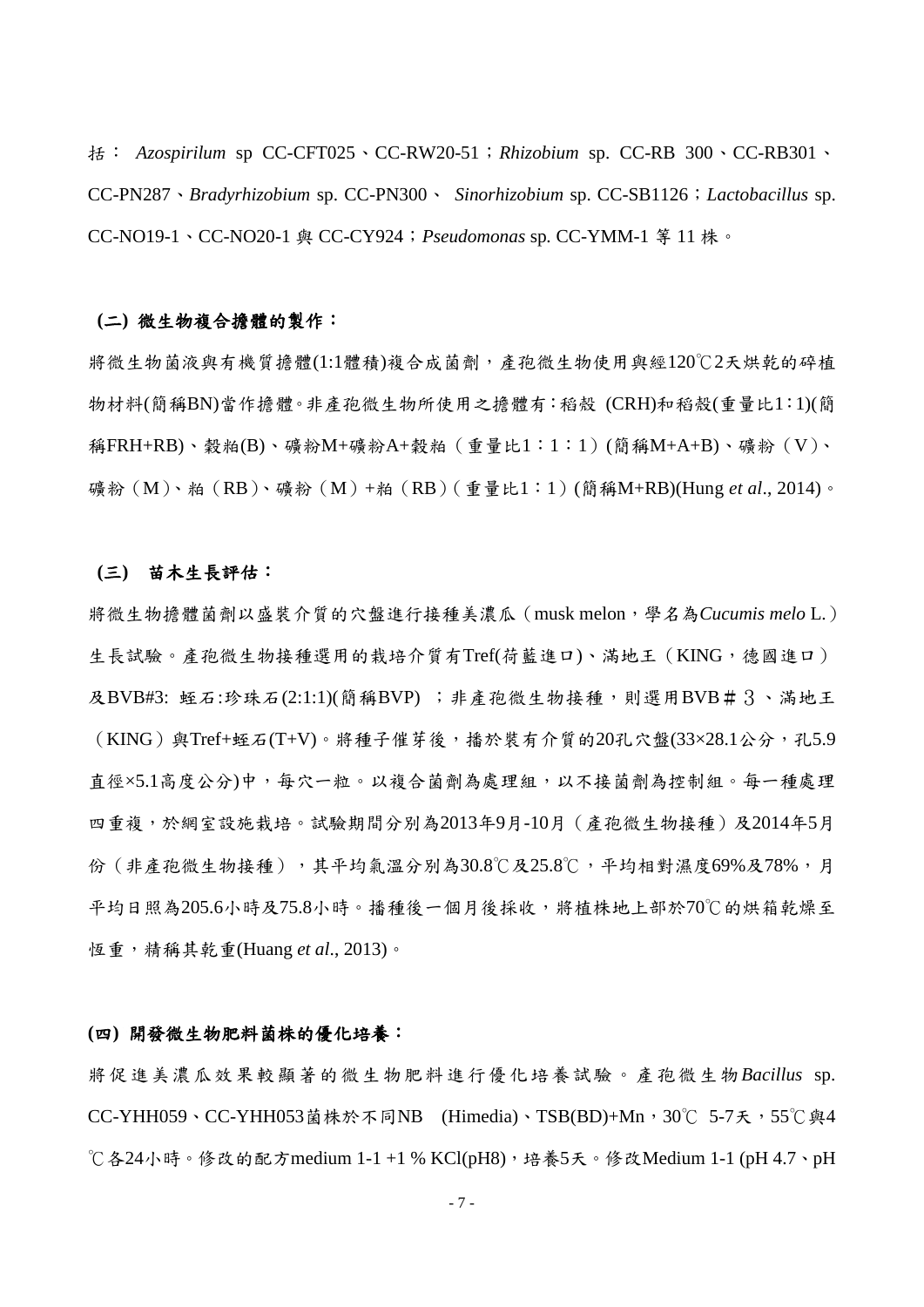8.5、+NaCl) 進行生長及產孢條件的測試。將非產孢微生物所使用之擔體有:稻殼 (CRH)和 米糠(重量比1:1)(簡稱FRH+RB)、穀粕(B)、兩種礦粉+穀粕(重量比1:1:1)(簡稱M+A+B)、 礦粉V、礦粉M、粕RB、礦粉M+粕RB(重量比1:1)(簡稱M+RB)。分別將複合微生物肥料 裝入容量為140 ml 的高密度聚乙烯 (HDPE)樣品瓶內,於室溫下經過0-6個月的貯存時間, 測定菌劑之菌數量。營養菌體的活菌數,則以標準塗抹方法測定樣品中的活菌數。孢子數量 的測定方法為取適量樣品經過80℃加熱10 分鐘後,或以55℃ 加熱3小時後再於4℃存放24小 時,然後以平板塗抹法計算菌落數(CFU)。

#### **(**五**)** 統計與分析

以SPSS version 13.0 軟體套組 (SPSS Inc., Chicago, USA), 以one-way analysis of variance (ANOVA) 冺用Duncan's multiple range test 進行統計分析。

### 結果與討論

本研究將13種產孢微生物與BN擔體;11種非產孢細菌與M+A+B擔體,分別製成複合菌劑, 以美濃瓜苗配合栽培介質(分析資料見表1)進行植物生長試驗,結果顯示未接種的植株地上部 乾重以介質T及T+V較佳;施用複合菌株接種劑的處理,產孢菌以CC-YHH053、CC-YHH069、 CC-88176的菌劑的促進效果最佳,可提高地上部生質量153%、161%和154%(Tref介質中)。非 產孢微生物CC-RB301、CC-NO19-1、CC-NO20-1均可顯著提高植株地上部乾重(分別為 53.9%、55.3%和41.1%)(在KING介質中)(見圖1)。

將促進美濃瓜穴盤苗生長功能較佳之微生物(見圖1)依照農委會最新修正公佈的《各類肥料品 目及規格》規定,固態微生物肥料的有效活菌數標準為 $10^7$  CFU g<sup>-1</sup>以上,液態微生物肥料的 標準為10<sup>8</sup> CFU g<sup>-1</sup>以上;有效期限為6個月以上(行政院農委會農糧署,2013)。因此以此為 最低標準進行下列試驗的評估。結果顯示產孢微生物CC-YHH069、CC-YHH053以M1-1修正 配方具較佳保存效果(圖2.A、B),而非產孢微生物CC-RB300則以M+A+B擔體具較佳保存能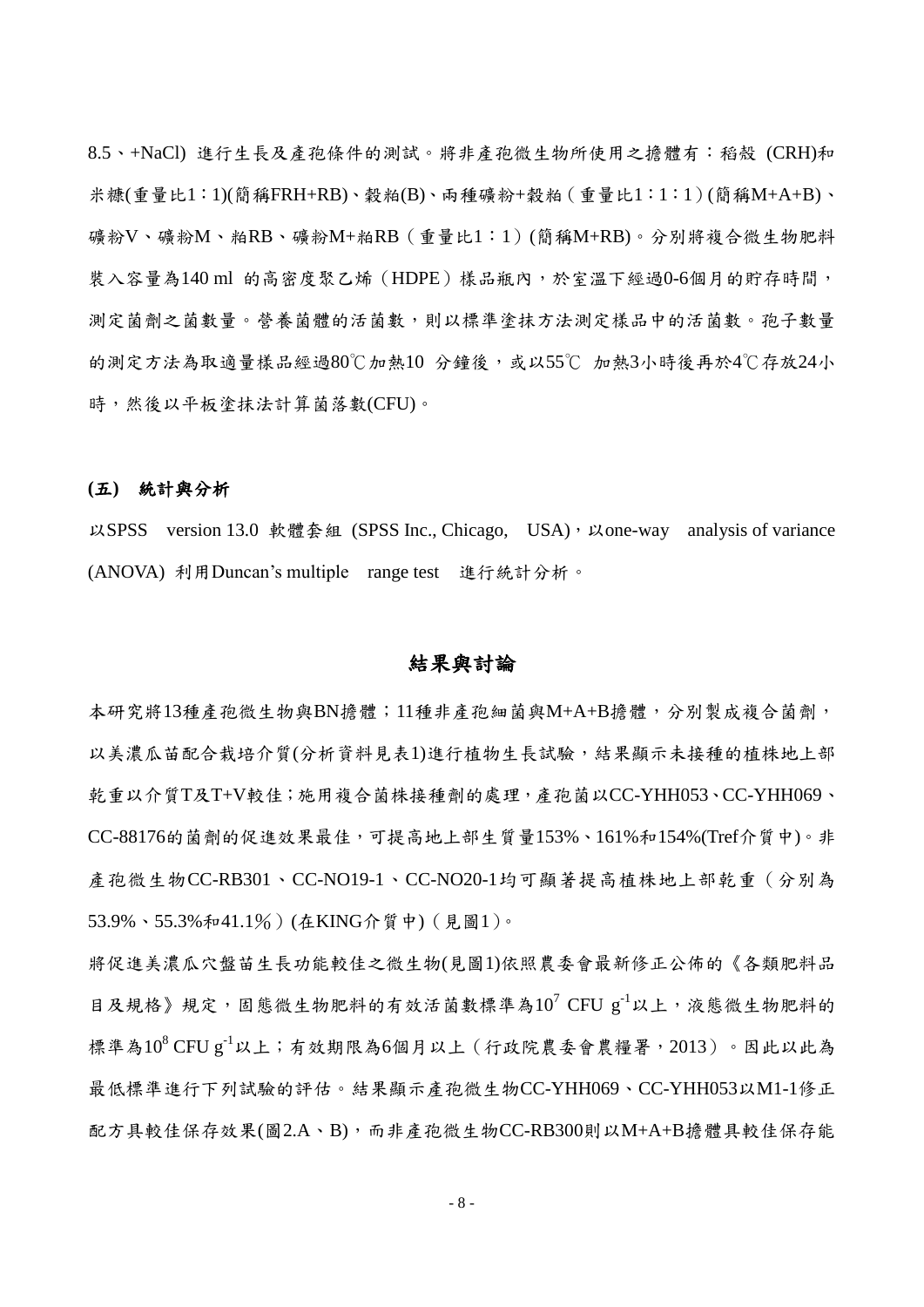力,CC-NO20-1則以B擔體的活菌保存能力較佳(見如圖2.C、D)。其菌數均可於6個月內達成 Log CFU 7(含)以上。

#### 結論

本研究開發產孢微生物肥料及其較佳之培養基配方(代號M1-1)以及非產孢微生物之較佳 複合擔體(代號M+A+B)製成的接種菌劑可有效促進美濃瓜作物穴盤苗的生長。

### 誌謝

本研究承農業發展委員會計劃、國科會及教育部經費補助。謹致謝意。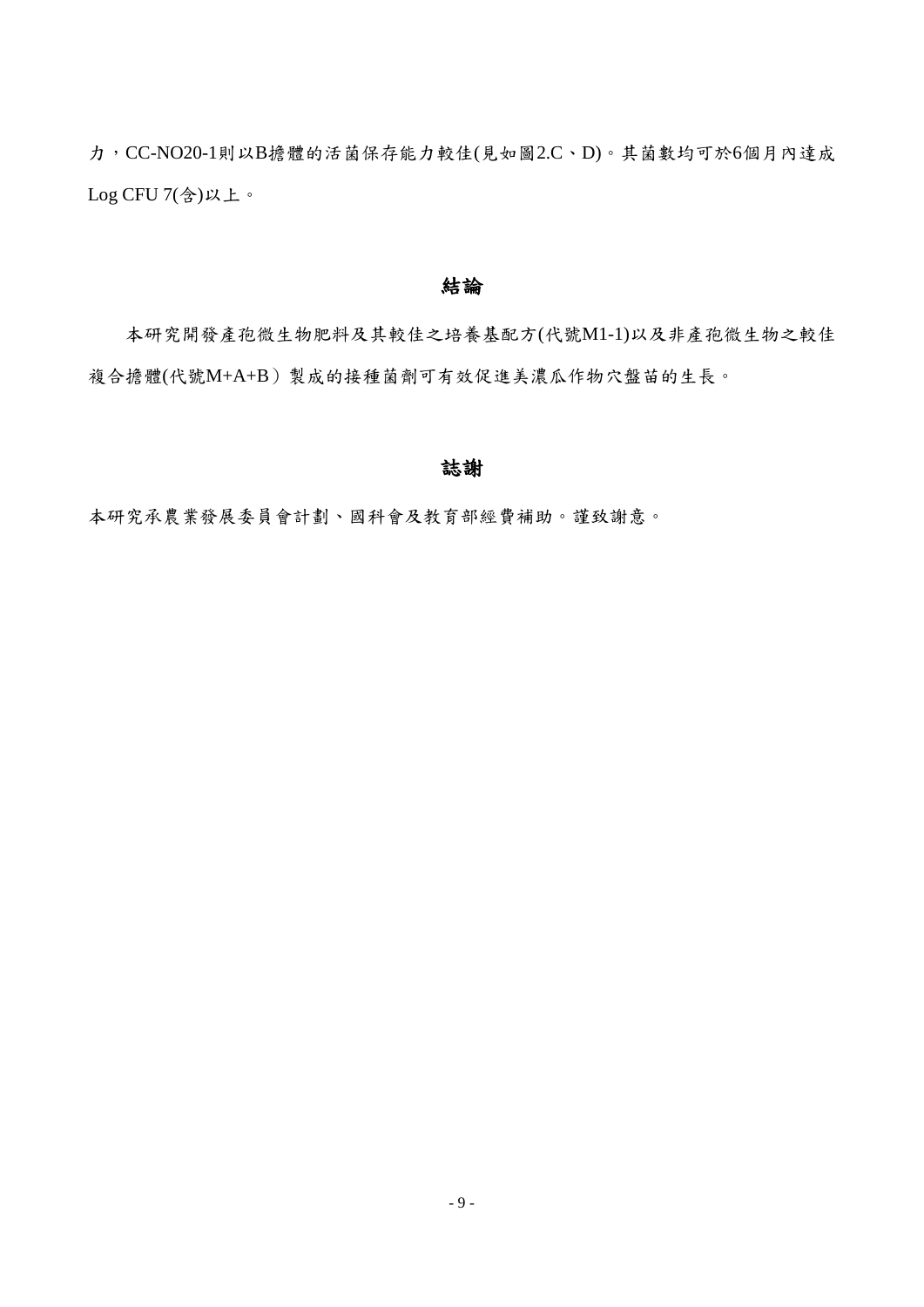# 表1.三種栽培介質性質及組成的分析結果

| Items:                               | <b>KING</b>        | Tref    | BVB#3   |
|--------------------------------------|--------------------|---------|---------|
| Moisture% $(w/w, wet basis)$         | 59                 | 68      | 64      |
| Organic matter $\%$ (w/w, dry basis) | 91                 | 90      | 91      |
| $NH_4^+$ -N( mg kg <sup>-1</sup> )   | 2.8                | 2.08    | 44.58   |
| $NO_3^-N$ (mg kg <sup>-1</sup> )     | 497.9 <sup>1</sup> | 402.99  | 5.439   |
| $P(mg kg^{-1})$                      | 151.4              | 45.74   | 113.92  |
| Na( $mg \, kg^{-1}$ )                | 81.5               | 59.22   | 63.34   |
| $K(\text{mg kg}^{-1})$               | 696.3              | 257.96  | 500.20  |
| Ca( $mg \, kg^{-1}$ )                | 4752.4             | 4303.59 | 3616.86 |
| $Mg(mg kg^{-1})$                     | 340.0              | 534.14  | 771.31  |
| Mn( $mg \, kg^{-1}$ )                | 8.5                | 4.69    | 0.82    |
| Fe( $mg \, kg^{-1}$ )                | 88.2               | 42.38   | 41.32   |
| Mn( $mg \, kg^{-1}$ )                | 22.3               | 10.91   | 7.63    |
| Cu( $mg \, kg^{-1}$ )                | 1.5                | 0.57    | 0.49    |
| $Zn$ (mg kg <sup>-1</sup> )          | 8.3                | 2.94    | 3.98    |
| $Cd$ (mg kg <sup>-1</sup> )          | 0.07               | 0.03    | 0.04    |
| $Cr(mg kg^{-1})$                     | 0.04               | 0.01    | 0.01    |
| Ni( $mg \, kg^{-1}$ )                | 0.11               | 0.01    | 0.03    |
| Pb( $mg \, kg^{-1}$ )                | 1.20               | 0.41    | 0.99    |

Table 1. Characteristics of three used plant growing media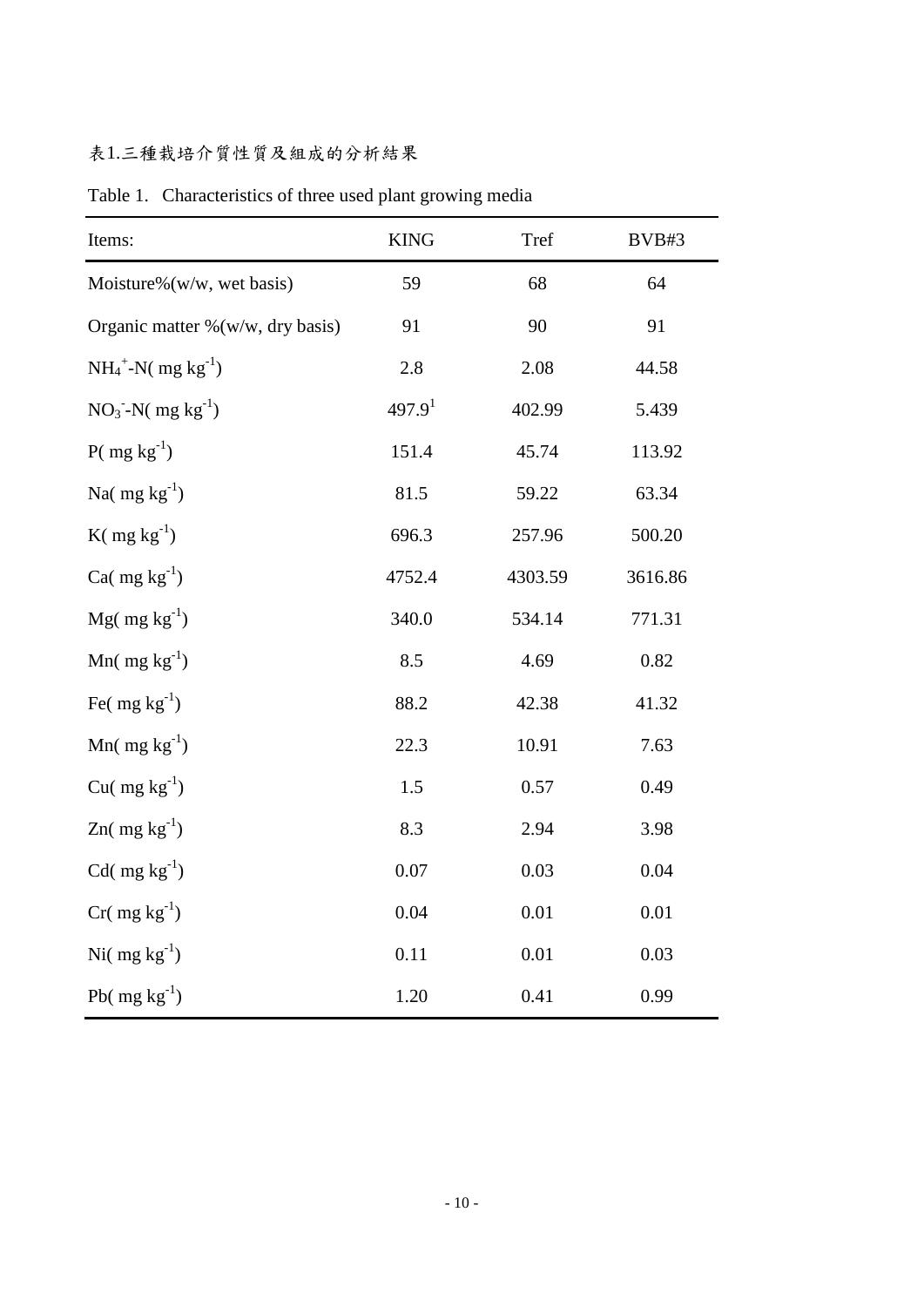

圖**1.**施用(A)產孢(B)不產孢菌種複合擔體菌劑於三種不同介質中美濃瓜植株重量

Fig. 1. Shoot dry weights of musk melon with carrier based inocula consisted of spore - (A), or non-spore forming (B) strains in three different plant growth media

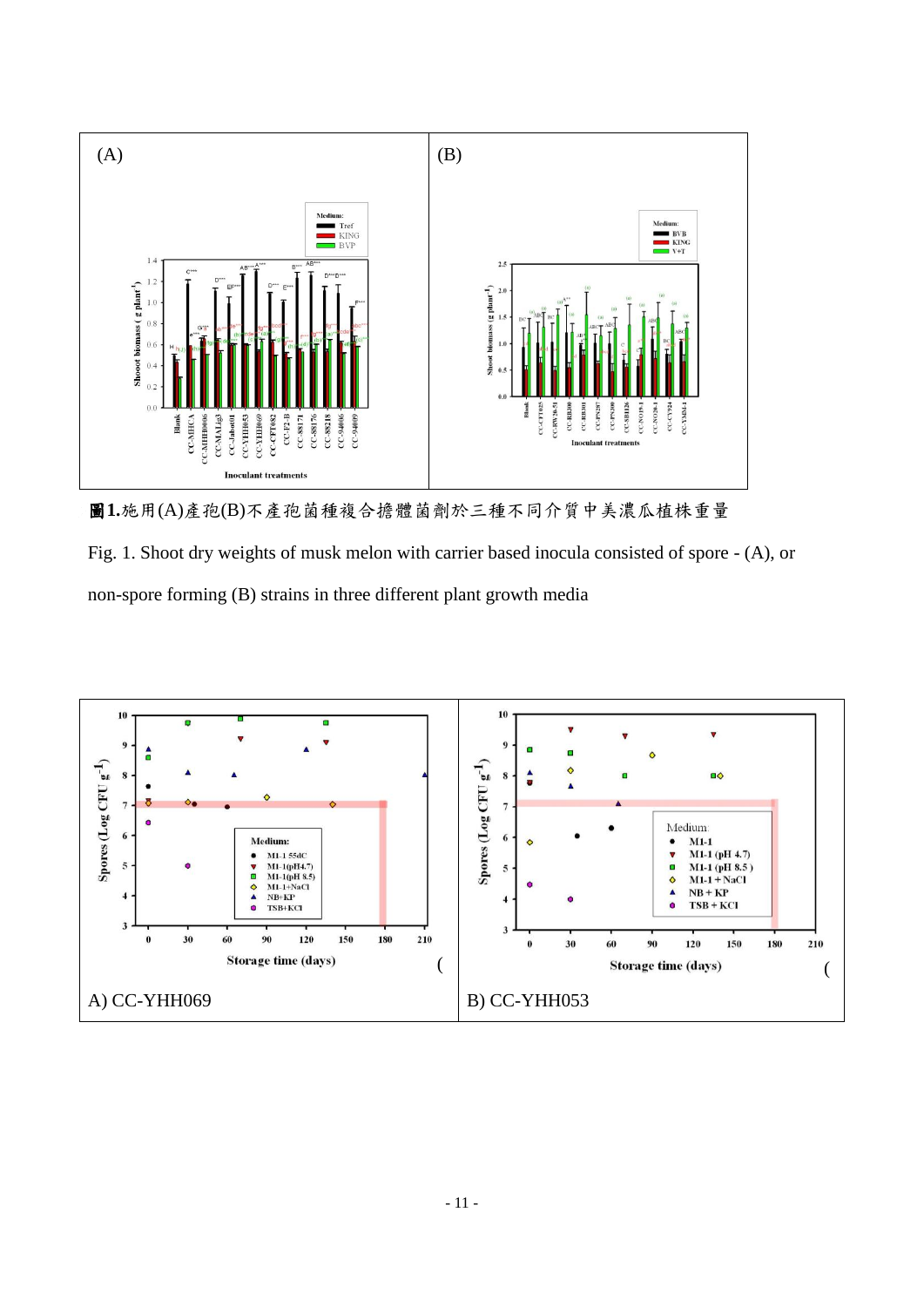

圖2.產孢(A、B)及非產孢菌(C、D)在不同培養基中的菌劑中經不同天數的存活菌數

Fig. 2. Storability of spore (A and B) and non-spore forming strains (C and D) in various carriers

# 參考文獻

- 1. 行政院農委會農糧署。 2013 。肥料種類品目及規格(農糧字第 1021052625 號)。
- 2. Altschul, S. F., T. L. Madden, A. A. Schaeffer, J. Zhang, Z. Zhang, W. Miller, and D. J. Lipman. 1997. Gapped BLAST and PSI-BLAST: a new generation of protein database search programs. Nucleic Acids Res. 25: 3389-3402.
- 3. Corry, J. E. L., G. D. W. Curtis, and R. M. Baird. 1995. Culture Media for Food Microbiology, Vol. 34, Progress in Industrial Microbiology, Elsevier, Amsterdam.
- 4. Huang, J.-C., W.-A. Lai, S. Singh, A. Hameed, and C.-C. Young. 2013. Response of mycorrhizal hybrid tomato cultivars under saline stress. J. Soil Sci. Plant Nutr. 13 (2): 469-484.
- 5. Hung M.-H., W.-A. Lai, C.-C. Tan, H.-J. Cheng, Z.-C. Luo, and C.-C. Young. 2014. Development of biofertilizer with commercially available storability and application of carrier based inocula and solid media for cultivation of seedlings. P. 143-157. In: Taiwan Agricultural Research Institute, Council of Agriculture, Excutive Yuan (ed.) 2014 Proceeding of workshop on research achievement by Soil Microorganism and Ecology Task Force, agriculture and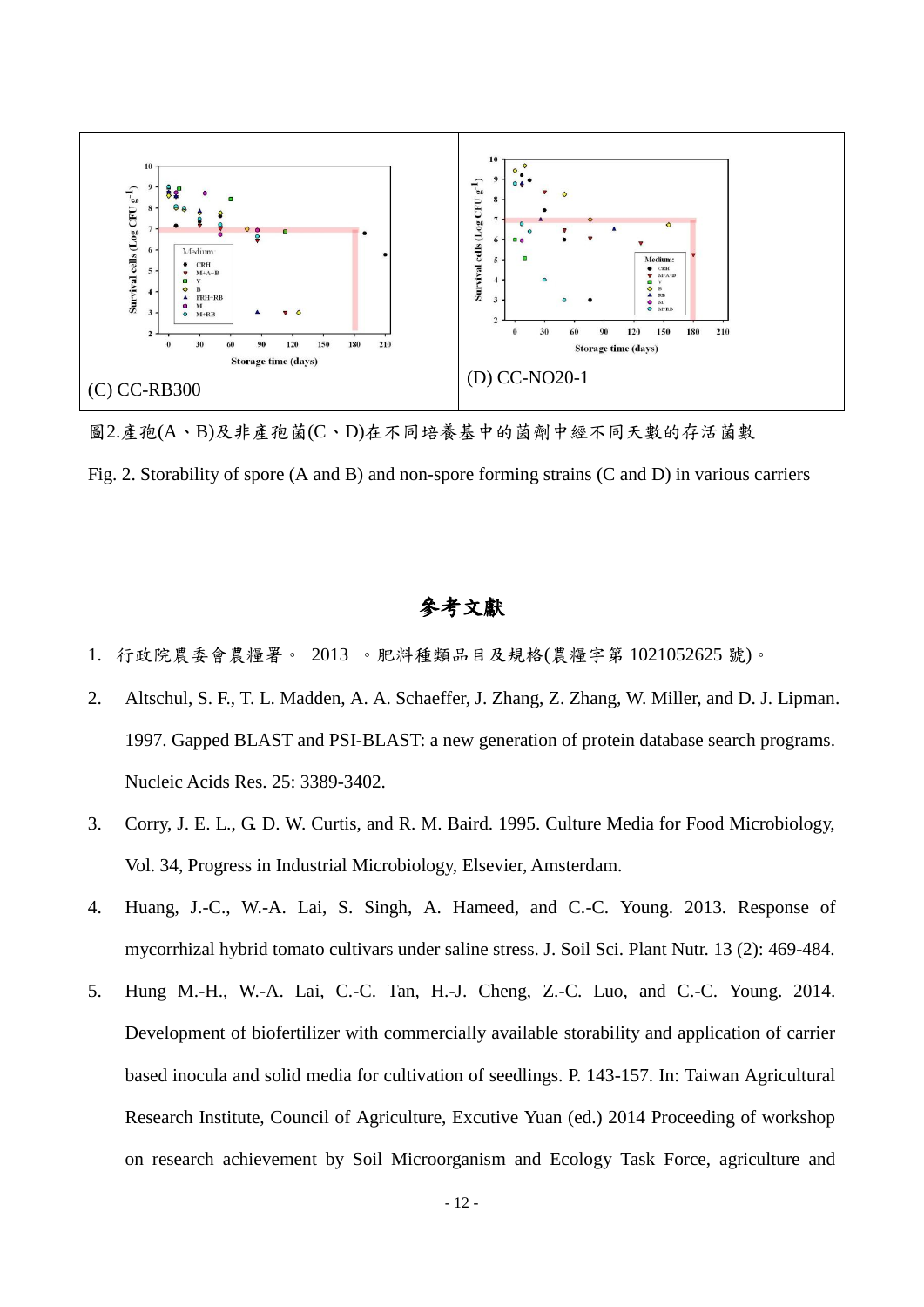environment sector. Held on November 27, 2014, Wufeng District, Taichung (in Chinese)

- 6. Hung, M.-H., A. B. Arun, F.-T. Shen, P. D. Rekha, and C.-C. Young. 2005. Indigenous rhizobia associated with native shrubby legumes in Taiwan. Pedobiologia 49: 577-584.
- 7. Lin, H.-Y., W.-A. Lai, M.-H. Hung and Chiu-Chung Young. 2015. Effect of different carriers and formulations on survival rate of rhizobia. No. A018, p.65. In Agricultural Chemical Society of Taiwan (ed.) Proceeding of 53th Conference on Agriculture Chemistry. (in Chinese)
- 8. Martínez-Viveros, O., M.A. Jorquera, D.E. Crowley, G. Gajardo, and M. L. Mora. 2010. Mechanisms and practical considerations involved in plant growth promotion by rhizobacteria. J. Plant Nutr. Soil Sci. 10 (3): 293 – 319.
- 9. Murray, P. R., E. J. Baron, M. A. Pfaller, F. C. Tenover, and R. H. Yolken (eds.). 1995. Manual of clinical microbiology,  $6<sup>th</sup>$  ed. American Society for Microbiology, Washington, D.C.
- 10. Vincent, J.M., 1970. A Manual for the Practical Study of Root-Nodule Bacteria. Blackwell Scientific, Oxford.
- 11. Willems A., and M. D. Collins. 1993. Phylogenetic analysis of rhizobia and agrobacteria based on 16S rRNA gene sequences. International Journal of Systematic Bacteriology 43 : 305-313.
- 12. Young, Chiu-Chung (楊秓忠). 2014. Soil and Fertilizer: Concepts and Practices. Taichung: National Chung Hsing University. P. 386-387.
- 13. Young, C. C., P. Kämpfer, F. T. Shen, W. A. Lai, and A. B. Arun. 2005. *Chryseobacterium formosense* sp. nov., isolated from the rhizosphere of *Lactuca sativa* L. (garden lettuce). Int. J. Syst. Evol. Microbiol. 55: 423-426.